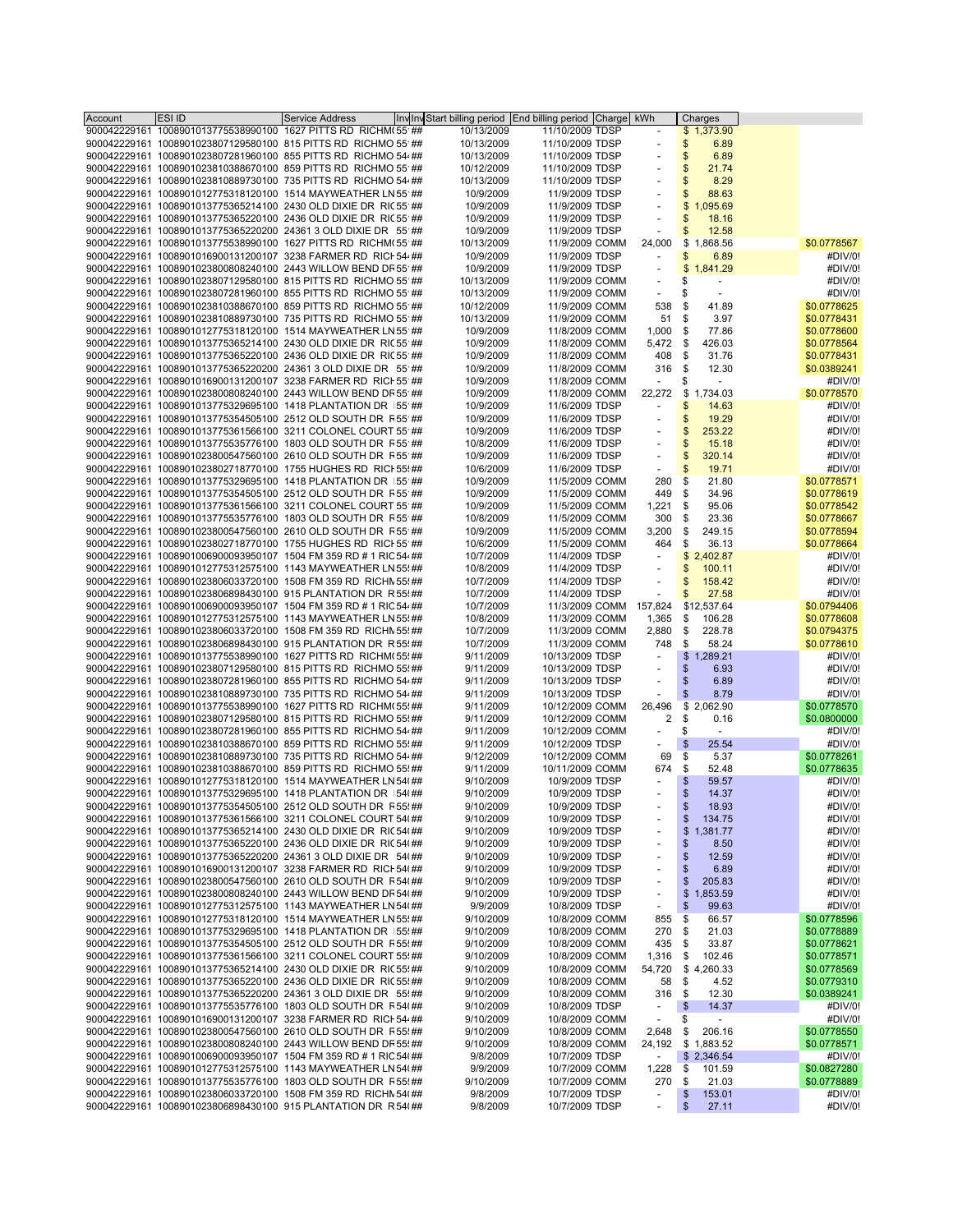|  | 900042229161 1008901023813153490102 1640 PITTS RD RICHM(54(##    | 9/8/2009  | 10/7/2009 TDSP         |                          | \$1,170.33                     |             | #DIV/0!     |
|--|------------------------------------------------------------------|-----------|------------------------|--------------------------|--------------------------------|-------------|-------------|
|  | 900042229161 1008901006900093950107 1504 FM 359 RD # 1 RIC 54(## | 9/8/2009  | 10/6/2009 COMM 158,400 |                          | \$13,621.54                    |             | \$0.0859946 |
|  | 900042229161 1008901023802718770100 1755 HUGHES RD RICI 54(##    | 9/8/2009  | 10/6/2009 TDSP         |                          | 14.34                          |             | #DIV/0!     |
|  |                                                                  |           |                        |                          | \$                             |             |             |
|  | 900042229161 1008901023806033720100 1508 FM 359 RD RICHN 54(##   | 9/8/2009  | 10/6/2009 COMM         | 1,920                    | \$<br>165.11                   |             | \$0.0859948 |
|  | 900042229161 1008901023806898430100 915 PLANTATION DR R 54(##    | 9/8/2009  | 10/6/2009 COMM         | 731                      | \$<br>60.48                    |             | \$0.0827360 |
|  | 900042229161 1008901023813153490102 1640 PITTS RD RICHM(54(##    | 9/8/2009  | 10/6/2009 COMM         | 43,040                   | \$3,560.40                     |             | \$0.0827230 |
|  | 900042229161 1008901023802718770100 1755 HUGHES RD RICI 55! ##   | 9/8/2009  | 10/5/2009 COMM         | 269                      | \$<br>20.94                    | \$ 8,859.48 | \$0.0778439 |
|  | 900042229161 1008901013775538990100 1627 PITTS RD RICHM(54(##    | 8/11/2009 | 9/11/2009 TDSP         |                          | \$1,633.79                     |             | #DIV/0!     |
|  | 900042229161 1008901023807129580100 815 PITTS RD RICHMO 54(##    | 8/11/2009 | 9/11/2009 TDSP         |                          | \$<br>7.36                     |             | #DIV/0!     |
|  | 900042229161 1008901023807281960100 855 PITTS RD RICHMO 54(##    | 8/11/2009 | 9/11/2009 TDSP         |                          | \$<br>7.36                     |             | #DIV/0!     |
|  |                                                                  |           |                        |                          |                                |             |             |
|  | 900042229161 1008901023810388670100 859 PITTS RD RICHMO 54(##    | 8/11/2009 | 9/11/2009 TDSP         |                          | \$<br>25.63                    |             | #DIV/0!     |
|  | 900042229161 1008901023810889730100 735 PITTS RD RICHMO 54(##    | 8/11/2009 | 9/11/2009 TDSP         | $\sim$                   | \$<br>9.58                     |             | #DIV/0!     |
|  | 900042229161 1008901023810889730100 735 PITTS RD RICHMO 54(##    | 8/11/2009 | 9/11/2009 COMM         | 76                       | S<br>6.29                      |             | \$0.0827632 |
|  | 900042229161 1008901012775318120100 1514 MAYWEATHER LN 54(##     | 8/10/2009 | 9/10/2009 TDSP         |                          | \$<br>78.72                    |             | #DIV/0!     |
|  | 900042229161 1008901013775329695100 1418 PLANTATION DR 154(##    | 8/11/2009 | 9/10/2009 TDSP         | $\blacksquare$           | \$<br>14.95                    |             | #DIV/0!     |
|  | 900042229161 1008901013775354505100 2512 OLD SOUTH DR F54(##     | 8/11/2009 | 9/10/2009 TDSP         |                          | \$<br>20.06                    |             | #DIV/0!     |
|  | 900042229161 1008901013775361566100 3211 COLONEL COURT 54(##     | 8/11/2009 | 9/10/2009 TDSP         |                          | \$<br>219.14                   |             | #DIV/0!     |
|  |                                                                  |           | 9/10/2009 TDSP         |                          |                                |             |             |
|  | 900042229161 1008901013775365214100 2430 OLD DIXIE DR RIC 54(##  | 8/11/2009 |                        | $\overline{a}$           | \$<br>1,402.30                 |             | #DIV/0!     |
|  | 900042229161 1008901013775365220100 2436 OLD DIXIE DR RIC 54(##  | 8/11/2009 | 9/10/2009 TDSP         |                          | 6.93<br>\$                     |             | #DIV/0!     |
|  | 900042229161 1008901013775365220200 24361 3 OLD DIXIE DR 54(##   | 8/11/2009 | 9/10/2009 TDSP         |                          | \$<br>12.59                    |             | #DIV/0!     |
|  | 900042229161 1008901013775535776100 1803 OLD SOUTH DR F54(##     | 8/11/2009 | 9/10/2009 TDSP         | $\sim$                   | \$<br>14.39                    |             | #DIV/0!     |
|  | 900042229161 1008901013775538990100 1627 PITTS RD RICHM(54(##    | 8/11/2009 | 9/10/2009 COMM         | 19,392                   | \$1,604.16                     |             | \$0.0827228 |
|  | 900042229161 1008901016900131200107 3238 FARMER RD RICH 54(##    | 8/11/2009 | 9/10/2009 TDSP         |                          | \$<br>6.93                     |             | #DIV/0!     |
|  | 900042229161 1008901023800547560100 2610 OLD SOUTH DR F54(##     | 8/11/2009 | 9/10/2009 TDSP         |                          | \$<br>207.71                   |             | #DIV/0!     |
|  |                                                                  |           |                        |                          |                                |             |             |
|  | 900042229161 1008901023800808240100 2443 WILLOW BEND DR 54(##    | 8/10/2009 | 9/10/2009 TDSP         |                          | \$<br>1,875.63                 |             | #DIV/0!     |
|  | 900042229161 1008901023807129580100 815 PITTS RD RICHMO 54(##    | 8/11/2009 | 9/10/2009 COMM         |                          | \$<br>$\overline{\phantom{a}}$ |             | #DIV/0!     |
|  | 900042229161 1008901023807281960100 855 PITTS RD RICHMO 54(##    | 8/11/2009 | 9/10/2009 COMM         | $\sim$                   | \$<br>$\sim$                   |             | #DIV/0!     |
|  | 900042229161 1008901023810388670100 859 PITTS RD RICHMO 54(##    | 8/11/2009 | 9/10/2009 COMM         | 629                      | \$<br>52.03                    |             | \$0.0827186 |
|  | 900042229161 1008901012775312575100 1143 MAYWEATHER LN 54(##     | 8/7/2009  | 9/9/2009 TDSP          | $\sim$                   | \$<br>91.31                    |             | #DIV/0!     |
|  | 900042229161 1008901012775318120100 1514 MAYWEATHER LN 54(##     | 8/10/2009 | 9/9/2009 COMM          | 934                      | \$<br>77.27                    |             | \$0.0827302 |
|  | 900042229161 1008901013775329695100 1418 PLANTATION DR 154(##    | 8/11/2009 | 9/9/2009 COMM          | 290                      | \$<br>23.99                    |             | \$0.0827241 |
|  |                                                                  |           |                        |                          |                                |             |             |
|  | 900042229161 1008901013775354505100 2512 OLD SOUTH DR R54(##     | 8/11/2009 | 9/9/2009 COMM          | 437                      | \$<br>36.16                    |             | \$0.0827460 |
|  | 900042229161 1008901013775361566100 3211 COLONEL COURT 54(##     | 8/11/2009 | 9/9/2009 COMM          | 1,317                    | \$<br>108.95                   |             | \$0.0827259 |
|  | 900042229161 1008901013775365214100 2430 OLD DIXIE DR RIC 54(##  | 8/11/2009 | 9/9/2009 COMM          |                          | 52,992 \$4,383.62              |             | \$0.0827223 |
|  | 900042229161 1008901013775365220100 2436 OLD DIXIE DR RIC 54(##  | 8/11/2009 | 9/9/2009 COMM          | $\overline{\phantom{a}}$ | \$<br>$\sim$                   |             | #DIV/0!     |
|  | 900042229161 1008901013775365220200 24361 3 OLD DIXIE DR 54(##   | 8/11/2009 | 9/9/2009 COMM          | 316                      | \$<br>13.07                    |             | \$0.0413608 |
|  | 900042229161 1008901013775535776100 1803 OLD SOUTH DR F54(##     | 8/11/2009 | 9/9/2009 COMM          | 270                      | \$<br>22.34                    |             | \$0.0827407 |
|  | 900042229161 1008901016900131200107 3238 FARMER RD RICI 54(##    | 8/11/2009 | 9/9/2009 COMM          |                          | \$<br>$\blacksquare$           |             | #DIV/0!     |
|  |                                                                  | 8/11/2009 |                        |                          | \$<br>248.74                   |             |             |
|  | 900042229161 1008901023800547560100 2610 OLD SOUTH DR F54(##     |           | 9/9/2009 COMM          | 3,007                    |                                |             | \$0.0827203 |
|  | 900042229161 1008901023800808240100 2443 WILLOW BEND DR 54(##    | 8/10/2009 | 9/9/2009 COMM          | 28,608                   | \$2,366.57                     |             | \$0.0827241 |
|  | 900042229161 1008901006900093950107 1504 FM 359 RD # 1 RIC 54(## | 8/7/2009  | 9/8/2009 TDSP          | $\sim$                   | \$2,456.20                     |             | #DIV/0!     |
|  | 900042229161 1008901012775312575100 1143 MAYWEATHER LN 54(##     | 8/7/2009  | 9/8/2009 COMM          | 1,259                    | \$<br>104.15                   |             | \$0.0827244 |
|  | 900042229161 1008901023802718770100 1755 HUGHES RD RICI 54(##    | 8/7/2009  | 9/8/2009 TDSP          | $\overline{\phantom{a}}$ | \$<br>15.54                    |             | #DIV/0!     |
|  | 900042229161 1008901023806033720100 1508 FM 359 RD RICHN 54(##   | 8/6/2009  | 9/8/2009 TDSP          |                          | \$<br>156.17                   |             | #DIV/0!     |
|  | 900042229161 1008901023806898430100 915 PLANTATION DR R 54(##    | 8/6/2009  | 9/8/2009 TDSP          | $\overline{\phantom{a}}$ | \$<br>36.77                    |             | #DIV/0!     |
|  | 900042229161 1008901023813153490102 1640 PITTS RD RICHM(54(##    | 8/7/2009  | 9/8/2009 TDSP          | $\overline{\phantom{a}}$ | \$1,218.01                     |             | #DIV/0!     |
|  |                                                                  |           |                        |                          |                                |             |             |
|  | 900042229161 1008901006900093950107 1504 FM 359 RD # 1 RIC 54(## | 8/7/2009  | 9/7/2009 COMM          | 192,192                  | \$16,527.48                    |             | \$0.0859946 |
|  | 900042229161 1008901023802718770100 1755 HUGHES RD RICI 54(##    | 8/7/2009  | 9/7/2009 COMM          | 311                      | \$<br>25.77                    |             | \$0.0828617 |
|  | 900042229161 1008901023806033720100 1508 FM 359 RD RICHN 54(##   | 8/6/2009  | 9/7/2009 COMM          | 2,400                    | \$<br>206.38                   |             | \$0.0859917 |
|  | 900042229161 1008901023806898430100 915 PLANTATION DR R 54(##    | 8/6/2009  | 9/7/2009 COMM          | 1,079                    | \$<br>89.26                    |             | \$0.0827247 |
|  | 900042229161 1008901023813153490102 1640 PITTS RD RICHM(54(##    | 8/7/2009  | 9/7/2009 COMM          | 53,920                   | \$4,460.42                     |             | \$0.0827229 |
|  | 900042229161 1008901013775329695100 1418 PLANTATION DR 152(##    | 7/14/2009 | 8/11/2009 TDSP         |                          | \$<br>13.27                    |             | #DIV/0!     |
|  | 900042229161 1008901013775354505100 2512 OLD SOUTH DR R52(##     | 7/13/2009 | 8/11/2009 TDSP         |                          | \$<br>18.78                    |             | #DIV/0!     |
|  |                                                                  |           |                        |                          |                                |             |             |
|  | 900042229161_1008901013775361566100_3211_COLONEL_COURT 52(##     | 7/13/2009 | 8/11/2009 TDSP         |                          | \$<br>212.57                   |             | #DIV/0!     |
|  | 900042229161 1008901013775365214100 2430 OLD DIXIE DR RIC 520 ## | 7/13/2009 | 8/11/2009 TDSP         |                          | \$<br>1,729.67                 |             | #DIV/0!     |
|  | 900042229161 1008901013775365220100 2436 OLD DIXIE DR RIC 52(##  | 7/13/2009 | 8/11/2009 TDSP         |                          | 6.94<br>\$                     |             | #DIV/0!     |
|  | 900042229161 1008901013775365220200 24361 3 OLD DIXIE DR 52(##   | 7/13/2009 | 8/11/2009 TDSP         |                          | \$<br>12.62                    |             | #DIV/0!     |
|  | 900042229161 1008901013775535776100 1803 OLD SOUTH DR R52(##     | 7/13/2009 | 8/11/2009 TDSP         |                          | \$<br>14.11                    |             | #DIV/0!     |
|  | 900042229161 1008901013775538990100 1627 PITTS RD RICHM(52(##    | 7/15/2009 | 8/11/2009 TDSP         |                          | \$<br>1,380.80                 |             | #DIV/0!     |
|  | 900042229161 1008901016900131200107 3238 FARMER RD RICH 52(##    | 7/13/2009 | 8/11/2009 TDSP         |                          | \$<br>6.94                     |             | #DIV/0!     |
|  | 900042229161 1008901023800547560100 2610 OLD SOUTH DR F52(##     | 7/13/2009 | 8/11/2009 TDSP         |                          | \$<br>198.50                   |             | #DIV/0!     |
|  |                                                                  |           |                        |                          |                                |             | #DIV/0!     |
|  | 900042229161 1008901023807129580100 815 PITTS RD RICHMO 52(##    | 7/15/2009 | 8/11/2009 TDSP         |                          | \$<br>6.94                     |             |             |
|  | 900042229161 1008901023807281960100 855 PITTS RD RICHMO 52(##    | 7/15/2009 | 8/11/2009 TDSP         |                          | \$<br>6.94                     |             | #DIV/0!     |
|  | 900042229161 1008901023810388670100 859 PITTS RD RICHMO 52(##    | 7/15/2009 | 8/11/2009 TDSP         |                          | \$<br>21.16                    |             | #DIV/0!     |
|  | 900042229161 1008901023810889730100 735 PITTS RD RICHMO 52(##    | 7/15/2009 | 8/11/2009 TDSP         |                          | \$<br>8.86                     |             | #DIV/0!     |
|  | 900042229161 1008901012775318120100 1514 MAYWEATHER LN 52(##     | 7/13/2009 | 8/10/2009 TDSP         |                          | \$<br>69.11                    |             | #DIV/0!     |
|  | 900042229161 1008901013775329695100 1418 PLANTATION DR 152(##    | 7/15/2009 | 8/10/2009 COMM         | 230                      | \$<br>17.91                    |             | \$0.0778696 |
|  | 900042229161 1008901013775354505100 2512 OLD SOUTH DR F520##     | 7/13/2009 | 8/10/2009 COMM         | 430                      | \$<br>33.48                    |             | \$0.0778605 |
|  | 900042229161 1008901013775361566100 3211 COLONEL COURT 52(##     | 7/13/2009 | 8/10/2009 COMM         | $1,235$ \$               | 96.15                          |             |             |
|  |                                                                  |           |                        |                          |                                |             | \$0.0778543 |
|  | 900042229161_1008901013775365214100_2430_OLD_DIXIE_DR_RIC52(##   | 7/13/2009 | 8/10/2009 COMM         | 64,800                   | \$5,045.13                     |             | \$0.0778569 |
|  | 900042229161 1008901013775365220100 2436 OLD DIXIE DR RIC 52(##  | 7/13/2009 | 8/10/2009 COMM         | $\sim$                   | \$                             |             | #DIV/0!     |
|  | 900042229161 1008901013775365220200 24361 3 OLD DIXIE DR 52(##   | 7/13/2009 | 8/10/2009 COMM         | 316                      | 12.30<br>\$                    |             | \$0.0389241 |
|  | 900042229161 1008901013775535776100 1803 OLD SOUTH DR F52(##     | 7/13/2009 | 8/10/2009 COMM         | 260                      | \$<br>20.24                    |             | \$0.0778462 |
|  | 900042229161 1008901013775538990100 1627 PITTS RD RICHM(52(##    | 7/15/2009 | 8/10/2009 COMM         |                          | 26,112 \$ 2,033.03             |             | \$0.0778581 |
|  | 900042229161 1008901016900131200107 3238 FARMER RD RICH 52(##    | 7/13/2009 | 8/10/2009 COMM         | $\omega$                 | \$                             |             | #DIV/0!     |
|  | 900042229161 1008901023800547560100 2610 OLD SOUTH DR F52(##     | 7/13/2009 | 8/10/2009 COMM         | 2,776                    | \$<br>216.13                   |             | \$0.0778566 |
|  |                                                                  |           |                        |                          |                                |             |             |
|  | 900042229161 1008901023800808240100 2443 WILLOW BEND DR 52(##    | 7/13/2009 | 8/10/2009 TDSP         | $\overline{\phantom{a}}$ | \$1,915.40                     |             | #DIV/0!     |
|  | 900042229161 1008901023807129580100 815 PITTS RD RICHMO 52(##    | 7/15/2009 | 8/10/2009 COMM         |                          | \$<br>$\overline{\phantom{a}}$ |             | #DIV/0!     |
|  | 900042229161 1008901023807281960100 855 PITTS RD RICHMO 52(##    | 7/15/2009 | 8/10/2009 COMM         |                          | S<br>$\overline{\phantom{a}}$  |             | #DIV/0!     |
|  | 900042229161 1008901023810388670100 859 PITTS RD RICHMO 52(##    | 7/15/2009 | 8/10/2009 COMM         | 516                      | \$<br>40.18                    |             | \$0.0778682 |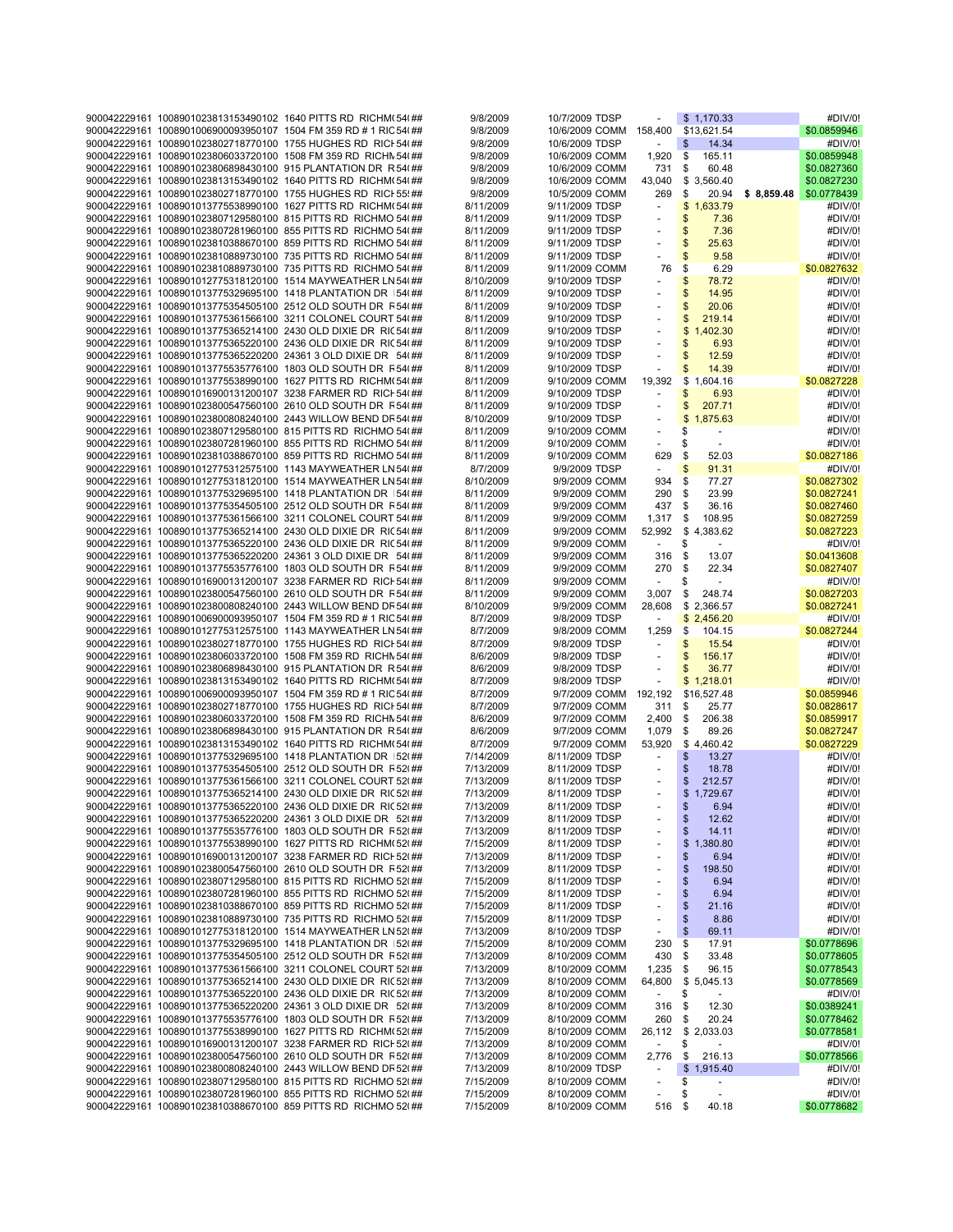|  | 900042229161 1008901023810889730100 735 PITTS RD RICHMO 52(##     | 7/15/2009 | 8/10/2009 COMM                    | 70                  | \$<br>5.45                        | \$0.0778571 |
|--|-------------------------------------------------------------------|-----------|-----------------------------------|---------------------|-----------------------------------|-------------|
|  |                                                                   |           |                                   |                     |                                   |             |
|  | 900042229161 1008901012775318120100 1514 MAYWEATHER LN 52(##      | 7/13/2009 | 8/9/2009 COMM                     | 805                 | \$<br>62.67                       | \$0.0778509 |
|  | 900042229161 1008901023800808240100 2443 WILLOW BEND DR 52(##     | 7/13/2009 | 8/9/2009 COMM                     | 40,896              | \$3,184.07                        | \$0.0778577 |
|  | 900042229161 1008901006900093950107 1504 FM 359 RD # 1 RIC 55; ## | 7/8/2009  | 8/7/2009 TDSP                     | $\sim$              | \$2,171.29                        | #DIV/0!     |
|  | 900042229161 1008901012775312575100 1143 MAYWEATHER LN 55; ##     | 7/10/2009 | 8/7/2009 TDSP                     |                     | \$<br>89.86                       | #DIV/0!     |
|  |                                                                   |           |                                   |                     |                                   |             |
|  | 900042229161 1008901023802718770100 1755 HUGHES RD RICI 52(##     | 7/9/2009  | 8/7/2009 TDSP                     |                     | \$<br>14.60                       | #DIV/0!     |
|  | 900042229161 1008901023813153490102 1640 PITTS RD RICHM(55; ##    | 7/9/2009  | 8/7/2009 TDSP                     | ÷,                  | \$1.192.64                        | #DIV/0!     |
|  | 900042229161 1008901006900093950107 1504 FM 359 RD # 1 RIC 55; ## | 7/8/2009  | 8/6/2009 COMM 145,920             |                     | \$11,591.95                       | \$0.0794404 |
|  | 900042229161 1008901012775312575100 1143 MAYWEATHER LN 52(##      | 7/10/2009 | 8/6/2009 COMM                     | 1,010               | \$<br>78.63                       | \$0.0778515 |
|  |                                                                   |           |                                   |                     |                                   |             |
|  | 900042229161 1008901023802718770100 1755 HUGHES RD RICI 52(##     | 7/9/2009  | 8/6/2009 COMM                     | 278                 | \$<br>21.68                       | \$0.0779856 |
|  | 900042229161 1008901023806033720100 1508 FM 359 RD RICHN 52(##    | 7/8/2009  | 8/6/2009 TDSP                     | $\bar{\phantom{a}}$ | $\sqrt[6]{3}$<br>267.52           | #DIV/0!     |
|  | 900042229161 1008901023806898430100 915 PLANTATION DR R 55. ##    | 7/8/2009  | 8/6/2009 TDSP                     | $\sim$              | $\sqrt[6]{3}$<br>16.75            | #DIV/0!     |
|  | 900042229161 1008901023813153490102 1640 PITTS RD RICHM(52(##     | 7/9/2009  | 8/6/2009 COMM                     |                     | \$3,849.24                        | \$0.0778568 |
|  |                                                                   |           |                                   | 49,440              |                                   |             |
|  | 900042229161 1008901023806033720100 1508 FM 359 RD RICHN 52(##    | 7/8/2009  | 8/5/2009 COMM                     | 1,440               | \$<br>114.40                      | \$0.0794444 |
|  | 900042229161 1008901023806898430100 915 PLANTATION DR R 55; ##    | 7/8/2009  | 8/5/2009 COMM                     | 357                 | \$<br>27.80                       | \$0.0778711 |
|  | 900042229161 1008901013775538990100 1627 PITTS RD RICHM(52(##     | 6/10/2009 | 7/15/2009 TDSP                    | $\blacksquare$      | \$1,578.40                        | #DIV/0!     |
|  |                                                                   |           |                                   |                     |                                   |             |
|  | 900042229161 1008901023807129580100 815 PITTS RD RICHMO 52(##     | 6/12/2009 | 7/15/2009 TDSP                    | $\sim$              | \$<br>6.94                        | #DIV/0!     |
|  | 900042229161 1008901023807281960100 855 PITTS RD RICHMO 52(##     | 6/12/2009 | 7/15/2009 TDSP                    |                     | \$<br>6.94                        | #DIV/0!     |
|  | 900042229161 1008901023810388670100 859 PITTS RD RICHMO 52(##     | 6/12/2009 | 7/15/2009 TDSP                    |                     | $\mathsf{\$}$<br>25.37            | #DIV/0!     |
|  | 900042229161 1008901023810889730100 735 PITTS RD RICHMO 52(##     | 6/12/2009 | 7/15/2009 TDSP                    |                     | \$<br>9.31                        | #DIV/0!     |
|  |                                                                   |           |                                   |                     |                                   |             |
|  | 900042229161 1008901013775329695100 1418 PLANTATION DR   55. ##   | 6/10/2009 | 7/14/2009 TDSP                    | ÷,                  | \$<br>15.75                       | #DIV/0!     |
|  | 900042229161 1008901013775329695100 1418 PLANTATION DR 155; ##    | 6/10/2009 | 7/14/2009 COMM                    | 320                 | \$<br>24.91                       | \$0.0778438 |
|  | 900042229161 1008901013775538990100 1627 PITTS RD RICHM(52(##     | 6/10/2009 | 7/14/2009 COMM                    | 28,608              | \$2,227.33                        | \$0.0778569 |
|  |                                                                   |           |                                   | $\sim$              |                                   |             |
|  | 900042229161 1008901023807129580100 815 PITTS RD RICHMO 52(##     | 6/12/2009 | 7/14/2009 COMM                    |                     | \$<br>$\sim$                      | #DIV/0!     |
|  | 900042229161 1008901023807281960100 855 PITTS RD RICHMO 52(##     | 6/12/2009 | 7/14/2009 COMM                    |                     | \$                                | #DIV/0!     |
|  | 900042229161 1008901023810388670100 859 PITTS RD RICHMO 52(##     | 6/12/2009 | 7/14/2009 COMM                    | 669                 | \$<br>52.09                       | \$0.0778625 |
|  | 900042229161 1008901023810889730100 735 PITTS RD RICHMO 52(##     | 6/12/2009 | 7/14/2009 COMM                    | 86                  | \$<br>6.69                        | \$0.0777907 |
|  |                                                                   |           |                                   |                     |                                   |             |
|  | 900042229161 1008901012775318120100 1514 MAYWEATHER LN 55; ##     | 6/10/2009 | 7/13/2009 TDSP                    |                     | $\mathsf{\$}$<br>93.15            | #DIV/0!     |
|  | 900042229161 1008901013775354505100 2512 OLD SOUTH DR F55; ##     | 6/10/2009 | 7/13/2009 TDSP                    | $\overline{a}$      | $\mathsf{\$}$<br>20.06            | #DIV/0!     |
|  | 900042229161_1008901013775361566100_3211_COLONEL_COURT 52(##      | 6/10/2009 | 7/13/2009 TDSP                    |                     | \$<br>150.71                      | #DIV/0!     |
|  | 900042229161 1008901013775365214100 2430 OLD DIXIE DR RIC 55; ##  | 6/10/2009 | 7/13/2009 TDSP                    |                     | \$1,436.79                        | #DIV/0!     |
|  |                                                                   |           |                                   |                     |                                   |             |
|  | 900042229161 1008901013775365220100 2436 OLD DIXIE DR RIC 55; ##  | 6/10/2009 | 7/13/2009 TDSP                    |                     | \$<br>6.94                        | #DIV/0!     |
|  | 900042229161 1008901013775365220200 24361 3 OLD DIXIE DR 52(##    | 6/11/2009 | 7/13/2009 TDSP                    |                     | \$<br>12.62                       | #DIV/0!     |
|  | 900042229161 1008901013775535776100 1803 OLD SOUTH DR R55; ##     | 6/10/2009 | 7/13/2009 TDSP                    |                     | $\mathsf{\$}$<br>14.92            | #DIV/0!     |
|  |                                                                   |           | 7/13/2009 TDSP                    |                     |                                   |             |
|  | 900042229161 1008901016900131200107 3238 FARMER RD RICH 55; ##    | 6/10/2009 |                                   | $\overline{a}$      | \$<br>6.94                        | #DIV/0!     |
|  | 900042229161 1008901023800547560100 2610 OLD SOUTH DR F55; ##     | 6/10/2009 | 7/13/2009 TDSP                    |                     | \$<br>177.10                      | #DIV/0!     |
|  | 900042229161 1008901023800808240100 2443 WILLOW BEND DR 52(##     | 6/11/2009 | 7/13/2009 TDSP                    | $\sim$              | \$2,001.28                        | #DIV/0!     |
|  | 900042229161 1008901012775318120100 1514 MAYWEATHER LN 55; ##     | 6/10/2009 | 7/12/2009 COMM                    | 941                 | \$<br>73.26                       | \$0.0778533 |
|  |                                                                   |           |                                   |                     |                                   |             |
|  | 900042229161 1008901013775354505100 2512 OLD SOUTH DR R55; ##     | 6/10/2009 | 7/12/2009 COMM                    | 476                 | \$<br>37.06                       | \$0.0778571 |
|  | 900042229161 1008901013775361566100 3211 COLONEL COURT 52(##      | 6/10/2009 | 7/12/2009 COMM                    | 1,391               | \$<br>108.28                      | \$0.0778433 |
|  | 900042229161 1008901013775365214100 2430 OLD DIXIE DR RIC 55; ##  | 6/10/2009 | 7/12/2009 COMM                    | 63,072              | \$4,910.55                        | \$0.0778563 |
|  | 900042229161 1008901013775365220100 2436 OLD DIXIE DR RIC 55; ##  | 6/10/2009 | 7/12/2009 COMM                    | $\sim$              | \$                                | #DIV/0!     |
|  |                                                                   |           |                                   |                     |                                   |             |
|  | 900042229161 1008901013775365220200 24361 3 OLD DIXIE DR 52(##    | 6/11/2009 | 7/12/2009 COMM                    | 316                 | \$<br>12.30                       | \$0.0389241 |
|  | 900042229161 1008901013775535776100 1803 OLD SOUTH DR R55; ##     | 6/10/2009 | 7/12/2009 COMM                    | 290                 | \$<br>22.58                       | \$0.0778621 |
|  | 900042229161 1008901016900131200107 3238 FARMER RD RICH 55; ##    | 6/10/2009 | 7/12/2009 COMM                    | $\sim$              | \$<br>$\sim$                      | #DIV/0!     |
|  |                                                                   |           |                                   |                     | \$                                |             |
|  | 900042229161 1008901023800547560100 2610 OLD SOUTH DR F55; ##     | 6/10/2009 | 7/12/2009 COMM                    | 3,187               | 248.13                            | \$0.0778569 |
|  | 900042229161 1008901023800808240100 2443 WILLOW BEND DR 52(##     | 6/11/2009 | 7/12/2009 COMM                    | 61,440              | \$4,783.52                        | \$0.0778568 |
|  | 900042229161 1008901012775312575100 1143 MAYWEATHER LN 55; ##     | 6/5/2009  | 7/10/2009 TDSP                    |                     | \$<br>94.12                       | #DIV/0!     |
|  | 900042229161 1008901012775312575100 1143 MAYWEATHER LN 55; ##     | 6/5/2009  | 7/9/2009 COMM                     | 1,171               | \$<br>91.17                       | \$0.0778565 |
|  |                                                                   |           |                                   |                     |                                   |             |
|  | 900042229161 1008901023802718770100 1755 HUGHES RD RICI 52(##     | 6/8/2009  | 7/9/2009 TDSP                     | $\blacksquare$      | $\mathfrak{S}$<br>14.67           | #DIV/0!     |
|  | 900042229161 1008901023813153490102 1640 PITTS RD RICHM(55; ##    | 6/8/2009  | 7/9/2009 TDSP                     | ÷,                  | \$1,214.72                        | #DIV/0!     |
|  | 900042229161 1008901006900093950107 1504 FM 359 RD # 1 RIC 55; ## | 6/5/2009  | 7/8/2009 TDSP                     | $\sim$              | \$2,256.35                        | #DIV/0!     |
|  | 900042229161 1008901023802718770100 1755 HUGHES RD RICI 52(##     |           |                                   | 281                 | \$                                | \$0.0779004 |
|  |                                                                   | 6/8/2009  | 7/8/2009 COMM                     |                     | 21.89                             |             |
|  | 900042229161 1008901023806033720100 1508 FM 359 RD RICHN 55; ##   | 6/5/2009  | 7/8/2009 TDSP                     |                     | \$<br>269.52                      | #DIV/0!     |
|  | 900042229161 1008901023806898430100 915 PLANTATION DR R 55; ##    | 6/5/2009  | 7/8/2009 TDSP                     |                     | $\mathfrak{S}$<br>29.08           | #DIV/0!     |
|  | 900042229161 1008901023813153490102 1640 PITTS RD RICHM(55; ##    | 6/8/2009  | 7/8/2009 COMM                     | 54,720              | \$4,260.33                        | \$0.0778569 |
|  |                                                                   |           |                                   |                     |                                   |             |
|  | 900042229161 1008901006900093950107 1504 FM 359 RD # 1 RIC 55; ## | 6/5/2009  | 7/7/2009 COMM 166,272 \$13,208.73 |                     |                                   | \$0.0794405 |
|  | 900042229161 1008901023806033720100 1508 FM 359 RD RICHN 55; ##   | 6/5/2009  | 7/7/2009 COMM                     | 1,920               | \$<br>152.53                      | \$0.0794427 |
|  | 900042229161 1008901023806898430100 915 PLANTATION DR R 55; ##    | 6/5/2009  | 7/7/2009 COMM                     | 804                 | \$<br>62.59                       | \$0.0778483 |
|  | 900042229161 1008901023807129580100 815 PITTS RD RICHMO 52(##     | 5/13/2009 | 6/12/2009 TDSP                    |                     | \$<br>6.94                        | #DIV/0!     |
|  |                                                                   |           |                                   |                     |                                   |             |
|  | 900042229161 1008901023807281960100 855 PITTS RD RICHMO 52(##     | 5/13/2009 | 6/12/2009 TDSP                    |                     | \$<br>6.94                        | #DIV/0!     |
|  | 900042229161 1008901023810388670100 859 PITTS RD RICHMO 52(##     | 5/13/2009 | 6/12/2009 TDSP                    |                     | \$<br>19.70                       | #DIV/0!     |
|  | 900042229161 1008901023810889730100 735 PITTS RD RICHMO 52(##     | 5/13/2009 | 6/12/2009 TDSP                    |                     | $\boldsymbol{\mathsf{s}}$<br>8.71 | #DIV/0!     |
|  | 900042229161 1008901013775365220200 24361 3 OLD DIXIE DR 52(##    | 5/12/2009 | 6/11/2009 TDSP                    |                     | \$<br>12.62                       | #DIV/0!     |
|  |                                                                   |           |                                   |                     |                                   |             |
|  | 900042229161 1008901023800808240100 2443 WILLOW BEND DR 52(##     | 5/12/2009 | 6/11/2009 TDSP                    |                     | \$1,985.23                        | #DIV/0!     |
|  | 900042229161 1008901023807129580100 815 PITTS RD RICHMO 52(##     | 5/13/2009 | 6/11/2009 COMM                    |                     | \$                                | #DIV/0!     |
|  | 900042229161 1008901023807281960100 855 PITTS RD RICHMO 52(##     | 5/13/2009 | 6/11/2009 COMM                    |                     | \$<br>$\blacksquare$              | #DIV/0!     |
|  |                                                                   |           |                                   |                     |                                   |             |
|  | 900042229161 1008901023810388670100 859 PITTS RD RICHMO 52(##     | 5/13/2009 | 6/11/2009 COMM                    | 464                 | \$<br>36.13                       | \$0.0778664 |
|  | 900042229161 1008901023810889730100 735 PITTS RD RICHMO 52(##     | 5/13/2009 | 6/11/2009 COMM                    | 64                  | \$<br>4.98                        | \$0.0778125 |
|  | 900042229161_1008901012775318120100_1514 MAYWEATHER LN 55; ##     | 5/11/2009 | 6/10/2009 TDSP                    |                     | \$<br>67.70                       | #DIV/0!     |
|  | 900042229161 1008901013775329695100 1418 PLANTATION DR 155; ##    | 5/11/2009 | 6/10/2009 TDSP                    |                     | \$<br>14.38                       | #DIV/0!     |
|  |                                                                   |           |                                   |                     |                                   |             |
|  | 900042229161 1008901013775354505100 2512 OLD SOUTH DR R55; ##     | 5/11/2009 | 6/10/2009 TDSP                    |                     | \$<br>19.25                       | #DIV/0!     |
|  | 900042229161 1008901013775361566100 3211 COLONEL COURT 52(##      | 5/11/2009 | 6/10/2009 TDSP                    | ٠                   | \$<br>149.09                      | #DIV/0!     |
|  | 900042229161 1008901013775365214100 2430 OLD DIXIE DR RIC 55; ##  | 5/11/2009 | 6/10/2009 TDSP                    | ÷,                  | \$1,398.26                        | #DIV/0!     |
|  | 900042229161 1008901013775365220100 2436 OLD DIXIE DR RIC 55; ##  | 5/11/2009 | 6/10/2009 TDSP                    |                     | \$<br>6.94                        | #DIV/0!     |
|  |                                                                   |           |                                   |                     |                                   |             |
|  | 900042229161 1008901013775365220200 24361 3 OLD DIXIE DR 52(##    | 5/12/2009 | 6/10/2009 COMM                    | 316                 | \$<br>12.30                       | \$0.0389241 |
|  | 900042229161 1008901013775535776100 1803 OLD SOUTH DR F55; ##     | 5/11/2009 | 6/10/2009 TDSP                    | ä,                  | \$<br>13.00                       | #DIV/0!     |
|  | 900042229161 1008901013775538990100 1627 PITTS RD RICHM(52(##     | 5/14/2009 | 6/10/2009 TDSP                    | ٠                   | \$1,221.31                        | #DIV/0!     |
|  | 900042229161 1008901016900131200107 3238 FARMER RD RICH 55; ##    | 5/11/2009 | 6/10/2009 TDSP                    |                     | \$<br>6.94                        | #DIV/0!     |
|  |                                                                   |           |                                   |                     |                                   |             |
|  | 900042229161 1008901023800547560100 2610 OLD SOUTH DR F55; ##     | 5/11/2009 | 6/10/2009 TDSP                    |                     | \$<br>176.89                      | #DIV/0!     |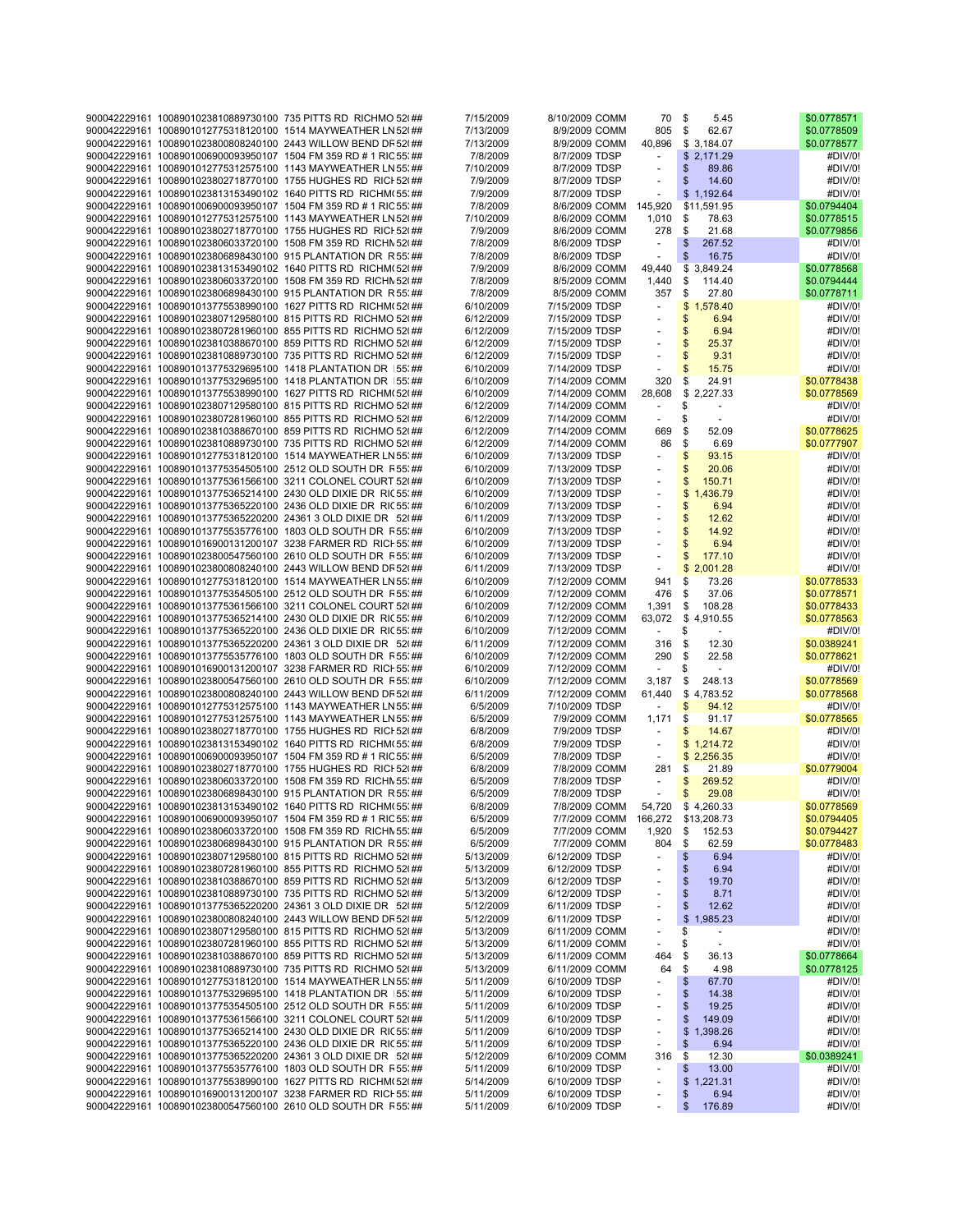|            | 900042229161 1008901023800808240100 2443 WILLOW BEND DR 52(##     |                 |        | 5/12/2009 | 6/10/2009 COMM |                          | 57,600 \$4,484.55      | \$0.0778568 |
|------------|-------------------------------------------------------------------|-----------------|--------|-----------|----------------|--------------------------|------------------------|-------------|
|            | 900042229161 1008901012775318120100 1514 MAYWEATHER LN 55; ##     |                 |        | 5/11/2009 | 6/9/2009 COMM  | 870                      | \$<br>67.73            | \$0.0778506 |
|            | 900042229161 1008901013775329695100 1418 PLANTATION DR 155; ##    |                 |        | 5/11/2009 | 6/9/2009 COMM  | 270                      | <b>S</b><br>21.03      | \$0.0778889 |
|            | 900042229161 1008901013775354505100 2512 OLD SOUTH DR R 55: ##    |                 |        | 5/11/2009 | 6/9/2009 COMM  | 447                      | \$<br>34.80            | \$0.0778523 |
|            | 900042229161_1008901013775361566100_3211_COLONEL_COURT 52(##      |                 |        | 5/11/2009 | 6/9/2009 COMM  | 1,426                    | \$<br>111.07           | \$0.0778892 |
|            | 900042229161 1008901013775365214100 2430 OLD DIXIE DR RIC 55: ##  |                 |        | 5/11/2009 | 6/9/2009 COMM  | 53,856                   | \$4,193.02             | \$0.0778561 |
|            | 900042229161 1008901013775365220100 2436 OLD DIXIE DR RIC 55: ##  |                 |        | 5/11/2009 | 6/9/2009 COMM  | $\omega$                 | \$                     | #DIV/0!     |
|            | 900042229161 1008901013775535776100 1803 OLD SOUTH DR F55; ##     |                 |        | 5/11/2009 |                |                          |                        | \$0.0778636 |
|            |                                                                   |                 |        |           | 6/9/2009 COMM  | 220                      | \$<br>17.13            |             |
|            | 900042229161 1008901013775538990100 1627 PITTS RD RICHM(52(##     |                 |        | 5/14/2009 | 6/9/2009 COMM  | 11,520                   | \$<br>896.88           | \$0.0778542 |
|            | 900042229161 1008901016900131200107 3238 FARMER RD RICH 55; ##    |                 |        | 5/11/2009 | 6/9/2009 COMM  | ÷                        | \$                     | #DIV/0!     |
|            | 900042229161 1008901023800547560100 2610 OLD SOUTH DR F55; ##     |                 |        | 5/11/2009 | 6/9/2009 COMM  | 3,137                    | \$<br>244.28           | \$0.0778706 |
|            | 900042229161 1008901023802718770100 1755 HUGHES RD RICI 52(##     |                 |        | 5/7/2009  | 6/8/2009 TDSP  |                          | \$<br>15.02            | #DIV/0!     |
|            | 900042229161 1008901023813153490102 1640 PITTS RD RICHM(55; ##    |                 |        | 5/8/2009  | 6/8/2009 TDSP  | ÷,                       | \$1,493.94             | #DIV/0!     |
|            | 900042229161 1008901023802718770100 1755 HUGHES RD RICI 52(##     |                 |        | 5/7/2009  | 6/7/2009 COMM  | 293                      | \$<br>22.79            | \$0.0777816 |
|            | 900042229161 1008901023813153490102 1640 PITTS RD RICHM(55; ##    |                 |        | 5/8/2009  | 6/7/2009 COMM  | 64,960                   | \$5,057.58             | \$0.0778568 |
|            | 900042229161 1008901006900093950107 1504 FM 359 RD # 1 RIC 55; ## |                 |        | 5/6/2009  | 6/5/2009 TDSP  |                          | \$2,131.36             | #DIV/0!     |
|            | 900042229161 1008901012775312575100 1143 MAYWEATHER LN 55; ##     |                 |        | 5/8/2009  | 6/5/2009 TDSP  |                          | \$<br>93.13            | #DIV/0!     |
|            | 900042229161 1008901023806033720100 1508 FM 359 RD RICHN 55: ##   |                 |        | 5/6/2009  | 6/5/2009 TDSP  | ÷                        | \$<br>269.52           | #DIV/0!     |
|            | 900042229161 1008901023806898430100 915 PLANTATION DR R 55' ##    |                 |        | 5/7/2009  | 6/5/2009 TDSP  |                          | \$<br>27.40            | #DIV/0!     |
|            |                                                                   |                 |        |           |                |                          |                        |             |
|            | 900042229161 1008901006900093950107 1504 FM 359 RD # 1 RIC 55; ## |                 |        | 5/6/2009  |                | 6/4/2009 COMM 149,568    | \$11,881.79            | \$0.0794407 |
|            | 900042229161 1008901012775312575100 1143 MAYWEATHER LN 55; ##     |                 |        | 5/8/2009  | 6/4/2009 COMM  | 936                      | \$<br>72.91            | \$0.0778953 |
|            | 900042229161 1008901023806033720100 1508 FM 359 RD RICHN 55; ##   |                 |        | 5/6/2009  | 6/4/2009 COMM  | 1,920                    | \$<br>152.53           | \$0.0794427 |
|            | 900042229161 1008901023806898430100 915 PLANTATION DR R 55; ##    |                 |        | 5/7/2009  | 6/4/2009 COMM  | 743                      | \$<br>57.85            | \$0.0778600 |
|            | 900042229161 1008901013775538990100 1627 PITTS RD RICHM(52(##     |                 |        | 4/14/2009 | 5/14/2009 TDSP | $\overline{\phantom{a}}$ | \$1,227.72             | #DIV/0!     |
|            | 900042229161 1008901013775538990100 1627 PITTS RD RICHM(52(##     |                 |        | 4/14/2009 | 5/13/2009 COMM | 13,056                   | \$1,016.50             | \$0.0778569 |
|            | 900042229161 1008901023807129580100 815 PITTS RD RICHMO 52(##     |                 |        | 4/14/2009 | 5/13/2009 TDSP | $\sim$                   | \$<br>6.94             | #DIV/0!     |
|            | 900042229161 1008901023807281960100 855 PITTS RD RICHMO 52(##     |                 |        | 4/14/2009 | 5/13/2009 TDSP |                          | \$<br>6.94             | #DIV/0!     |
|            | 900042229161 1008901023810388670100 859 PITTS RD RICHMO 52(##     |                 |        | 4/14/2009 | 5/13/2009 TDSP |                          | \$<br>22.82            | #DIV/0!     |
|            | 900042229161 1008901023810889730100 735 PITTS RD RICHMO 52(##     |                 |        | 4/14/2009 | 5/13/2009 TDSP | ÷                        | \$<br>8.54             | #DIV/0!     |
|            | 900042229161 1008901013775365220200 24361 3 OLD DIXIE DR 52(##    |                 |        | 4/13/2009 | 5/12/2009 TDSP |                          | \$<br>12.62            | #DIV/0!     |
|            | 900042229161 1008901023800808240100 2443 WILLOW BEND DR 52(##     |                 |        | 4/13/2009 | 5/12/2009 TDSP |                          | \$1,480.02             | #DIV/0!     |
|            |                                                                   |                 |        |           |                |                          |                        |             |
|            | 900042229161 1008901023800808240100 2443 WILLOW BEND DR 52(##     |                 |        | 4/13/2009 | 5/12/2009 TDSP | $\blacksquare$           | \$1,977.20             | #DIV/0!     |
|            | 900042229161 1008901023807129580100 815 PITTS RD RICHMO 52(##     |                 |        | 4/14/2009 | 5/12/2009 COMM | ÷,                       | \$<br>$\blacksquare$   | #DIV/0!     |
|            | 900042229161 1008901023807281960100 855 PITTS RD RICHMO 52(##     |                 |        | 4/14/2009 | 5/12/2009 COMM |                          | \$                     | #DIV/0!     |
|            | 900042229161 1008901023810388670100 859 PITTS RD RICHMO 52(##     |                 |        | 4/14/2009 | 5/12/2009 COMM | 577                      | \$<br>44.93            | \$0.0778683 |
|            | 900042229161 1008901023810889730100 735 PITTS RD RICHMO 52(##     |                 |        | 4/14/2009 | 5/12/2009 COMM | 58                       | \$<br>4.52             | \$0.0779310 |
|            | 900042229161 1008901012775318120100 1514 MAYWEATHER LN 55; ##     |                 |        | 4/9/2009  | 5/11/2009 TDSP |                          | \$<br>72.18            | #DIV/0!     |
|            | 900042229161 1008901013775329695100 1418 PLANTATION DR 155; ##    |                 |        | 4/13/2009 | 5/11/2009 TDSP |                          | \$<br>15.20            | #DIV/0!     |
|            | 900042229161 1008901013775354505100 2512 OLD SOUTH DR F55; ##     |                 |        | 4/9/2009  | 5/11/2009 TDSP |                          | \$<br>20.14            | #DIV/0!     |
|            | 900042229161 1008901013775361566100 3211 COLONEL COURT 52(##      |                 |        | 4/14/2009 | 5/11/2009 TDSP |                          | \$<br>208.31           | #DIV/0!     |
|            | 900042229161 1008901013775365214100 2430 OLD DIXIE DR RIC 55; ##  |                 |        | 4/13/2009 | 5/11/2009 TDSP |                          | \$<br>1,304.93         | #DIV/0!     |
|            | 900042229161 1008901013775365220100 2436 OLD DIXIE DR RIC 55; ##  |                 |        | 4/13/2009 | 5/11/2009 TDSP |                          | \$<br>14.05            | #DIV/0!     |
|            | 900042229161 1008901013775365220200 24361 3 OLD DIXIE DR 52(##    |                 |        | 4/13/2009 | 5/11/2009 COMM | 316                      | \$<br>12.30            | \$0.0389241 |
|            | 900042229161 1008901013775535776100 1803 OLD SOUTH DR F55. ##     |                 |        | 4/9/2009  | 5/11/2009 TDSP | $\blacksquare$           | \$<br>13.00            | #DIV/0!     |
|            |                                                                   |                 |        |           |                |                          |                        |             |
|            | 900042229161 1008901016900131200107 3238 FARMER RD RICH 55; ##    |                 |        | 4/13/2009 | 5/11/2009 TDSP | ÷,                       | \$<br>6.94             | #DIV/0!     |
|            | 900042229161 1008901023800547560100 2610 OLD SOUTH DR F55; ##     |                 |        | 4/9/2009  | 5/11/2009 TDSP | $\overline{\phantom{a}}$ | \$<br>231.94           | #DIV/0!     |
|            | 900042229161 1008901023800808240100 2443 WILLOW BEND DR 52(##     |                 |        | 4/13/2009 | 5/11/2009 COMM | 55,680                   | \$4,335.07             | \$0.0778569 |
|            | 900042229161 1008901012775318120100 1514 MAYWEATHER LN 55; ##     |                 |        | 4/9/2009  | 5/10/2009 COMM | 1,170                    | \$<br>91.09            | \$0.0778547 |
|            | 900042229161 1008901013775329695100 1418 PLANTATION DR 155; ##    |                 |        | 4/13/2009 | 5/10/2009 COMM | 300                      | \$<br>23.36            | \$0.0778667 |
|            | 900042229161 1008901013775354505100 2512 OLD SOUTH DR R55; ##     |                 |        | 4/9/2009  | 5/10/2009 COMM | 479                      | \$<br>37.29            | \$0.0778497 |
|            | 900042229161 1008901013775361566100 3211 COLONEL COURT 52(##      |                 |        | 4/14/2009 | 5/10/2009 COMM | 1,390                    | \$<br>108.22           | \$0.0778561 |
|            | 900042229161 1008901013775365214100 2430 OLD DIXIE DR RIC 55; ##  |                 |        | 4/13/2009 | 5/10/2009 COMM | 49,824                   | \$3,879.14             | \$0.0778569 |
|            | 900042229161 1008901013775365220100 2436 OLD DIXIE DR RIC 55; ##  |                 |        | 4/13/2009 | 5/10/2009 COMM | 258                      | \$<br>20.08            | \$0.0778295 |
|            | 900042229161 1008901013775535776100 1803 OLD SOUTH DR F55. ##     |                 |        | 4/9/2009  | 5/10/2009 COMM | 220                      | \$<br>17.13            | \$0.0778636 |
|            | 900042229161 1008901016900131200107 3238 FARMER RD RICH 55; ##    |                 |        | 4/13/2009 | 5/10/2009 COMM | $\blacksquare$           | \$                     | #DIV/0!     |
|            | 900042229161 1008901023800547560100 2610 OLD SOUTH DR F55. ##     |                 |        | 4/9/2009  | 5/10/2009 COMM | 3,507                    | 273.05<br>\$           | \$0.0778586 |
|            | 900042229161 1008901012775312575100 1143 MAYWEATHER LN 55:##      |                 |        | 4/7/2009  | 5/8/2009 TDSP  |                          | \$<br>98.93            | #DIV/0!     |
|            | 900042229161 1008901012775312575100 1143 MAYWEATHER LN 55; ##     |                 |        | 4/7/2009  | 5/7/2009 COMM  | 1,142                    | \$<br>88.91            | \$0.0778546 |
|            | 900042229161 1008901023806898430100 915 PLANTATION DR R 55; ##    |                 |        | 4/8/2009  | 5/7/2009 TDSP  |                          | \$<br>31.39            | #DIV/0!     |
|            |                                                                   |                 |        |           |                |                          |                        |             |
|            | 900042229161 1008901023813153490102 1640 PITTS RD RICHM(55; ##    |                 |        | 4/6/2009  | 5/7/2009 COMM  | 10,400                   | \$<br>809.71           | \$0.0778567 |
|            | 900042229161 1008901006900093950107 1504 FM 359 RD # 1 RIC 55; ## |                 |        | 4/8/2009  | 5/6/2009 TDSP  |                          | \$2,286.70             | #DIV/0!     |
|            | 900042229161 1008901023806033720100 1508 FM 359 RD RICHN 54! ##   |                 |        | 4/8/2009  | 5/6/2009 TDSP  | ÷,                       | \$<br>271.53           | #DIV/0!     |
|            | 900042229161 1008901023806898430100 915 PLANTATION DR R 55; ##    |                 |        | 4/8/2009  | 5/6/2009 COMM  | 888                      | \$<br>69.14            | \$0.0778604 |
|            | 900042229161 1008901006900093950107 1504 FM 359 RD # 1 RIC 55; ## |                 |        | 4/8/2009  | 5/5/2009 COMM  | 141,120                  | \$11,210.67            | \$0.0794407 |
|            | 900042229161 1008901023806033720100 1508 FM 359 RD RICHN 54! ##   |                 |        | 4/8/2009  | 5/5/2009 COMM  | 2,400                    | \$<br>190.65           | \$0.0794375 |
|            | 900042229161 1008901006900093950107 1504 FM 359 RD # 1 RIC 54(##  |                 |        | 4/1/2009  | 4/30/2009 TDSP |                          | \$<br>19.05            | #DIV/0!     |
|            | 900042229161 1008901023800808240100 2443 WILLOW BEND DR 52(##     |                 |        | 3/11/2009 | 4/13/2009 TDSP |                          | \$<br>521.27           | #DIV/0!     |
|            | 900042229161 1008901006900093950107 1504 FM 359 RD # 1 RIC 55; ## |                 |        | 2/1/2009  | 2/28/2009 TDSP |                          | \$<br>662.76           | #DIV/0!     |
|            | 900042229161 1008901013775361566100 3211 COLONEL COURT 52(##      |                 |        | 2/1/2009  | 2/28/2009 TDSP |                          | \$<br>7.15             | #DIV/0!     |
|            | 900042229161 1008901013775365214100 2430 OLD DIXIE DR RIC 55; ##  |                 |        | 2/1/2009  | 2/28/2009 TDSP |                          | \$<br>189.47           | #DIV/0!     |
|            | 900042229161 1008901013775538990100 1627 PITTS RD RICHM(52(##     |                 |        | 2/1/2009  | 2/28/2009 TDSP |                          | \$<br>11.38            | #DIV/0!     |
|            | 900042229161 1008901023800547560100 2610 OLD SOUTH DR F55; ##     |                 |        | 2/1/2009  | 2/28/2009 TDSP |                          | \$<br>11.83            | #DIV/0!     |
|            | 900042229161 1008901023800808240100 2443 WILLOW BEND DR 52(##     |                 |        | 2/1/2009  | 2/28/2009 TDSP |                          | \$<br>183.66           | #DIV/0!     |
|            | 900042229161 1008901023806033720100 1508 FM 359 RD RICHN 55; ##   |                 |        | 2/1/2009  | 2/28/2009 TDSP |                          | \$<br>14.41            | #DIV/0!     |
|            | 900042229161 1008901023806898430100 915 PLANTATION DR R 55; ##    |                 |        | 2/1/2009  | 2/28/2009 TDSP |                          | \$<br>8.89             | #DIV/0!     |
|            |                                                                   |                 |        |           |                |                          |                        |             |
|            | 900042229161 1008901023813153490102 1640 PITTS RD RICHM(55; ##    |                 |        | 2/1/2009  | 2/28/2009 TDSP | ÷.                       | \$<br>11.58            | #DIV/0!     |
| 9179011355 | 1008901023802718770100                                            | 1755 HUGHES RD  | 917/13 | 4/6/2009  | 5/7/2009 COMM  | 282                      | \$<br>21.92            | \$0.0777305 |
| 9179011355 | 1008901013775361566100                                            | 3211 COLONEL CT | 91723  | 3/11/2009 | 4/14/2009 COMM | 360                      | \$<br>27.98            | \$0.0777222 |
| 9179011355 | 1008901013775538990100                                            | 1627 PITTS RD   | 91723  | 3/11/2009 | 4/14/2009 COMM | 12,864                   | \$<br>999.88           | \$0.0777270 |
| 9179011355 | 1008901023810388670100                                            | 859 PITTS RD    | 91723  | 3/11/2009 | 4/14/2009 COMM |                          | $682 \mid$ \$<br>53.01 | \$0.0777273 |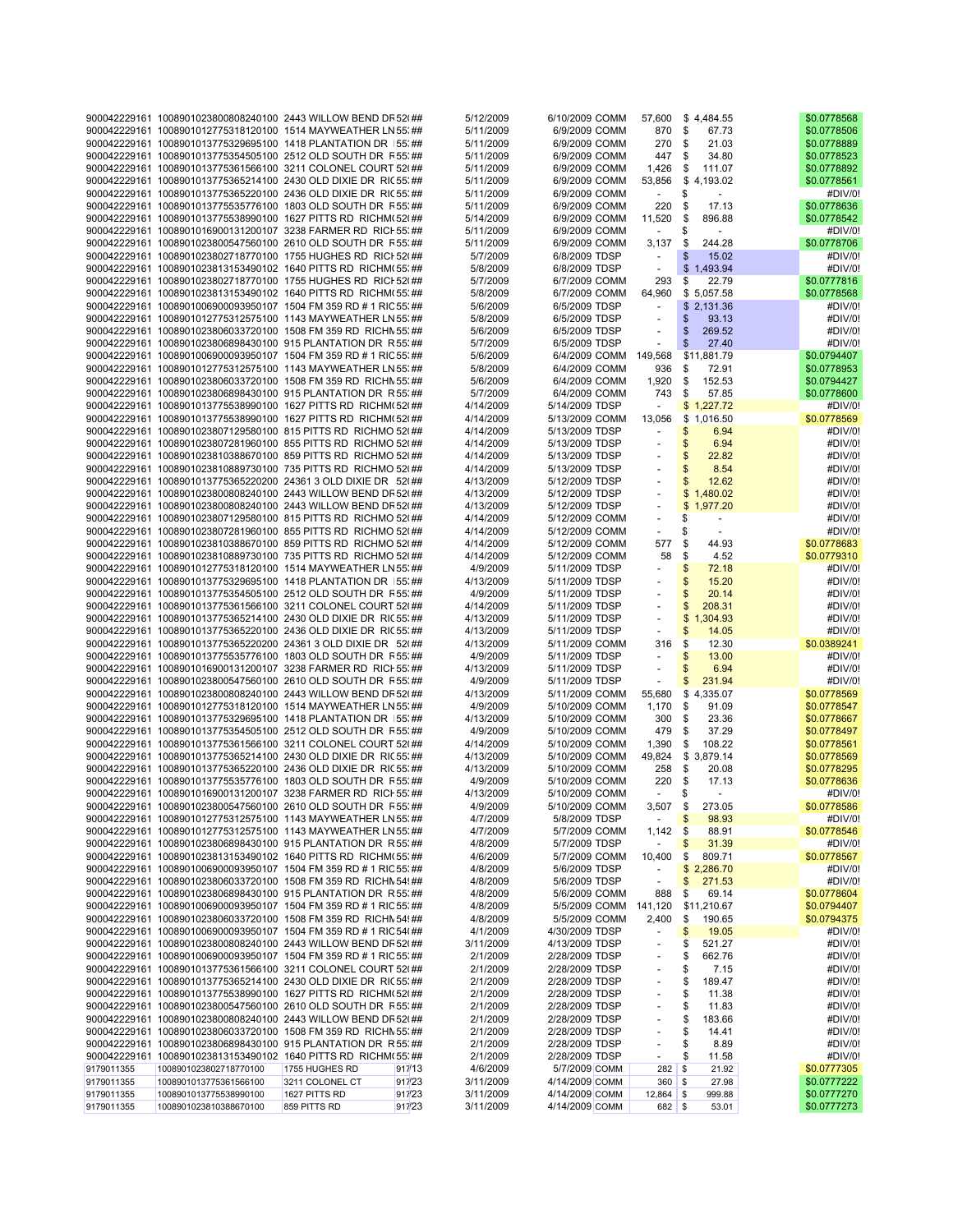| 9179011355 | 1008901023810889730100 | 735 PITTS RD       |       | 917/13 | 3/11/2009  | 4/14/2009 COMM  | $59 \mid$ \$                    | 4.59                     | \$0.0777966 |
|------------|------------------------|--------------------|-------|--------|------------|-----------------|---------------------------------|--------------------------|-------------|
| 9179011355 | 1008901013775329695100 | 1418 PLANTATION DR |       | 91723  | 3/11/2009  | 4/13/2009 COMM  | $340$ \$                        | 26.43                    | \$0.0777353 |
|            |                        |                    |       |        |            |                 |                                 |                          |             |
| 9179011355 | 1008901013775365214100 | 2430 OLD DIXIE DR  |       | 91723  | 3/11/2009  | 4/13/2009 COMM  | $27,072$ \$                     | 2,104.22                 | \$0.0777268 |
| 9179011355 | 1008901013775365220100 | 2436 OLD DIXIE DR  |       | 91723  | 3/11/2009  | 4/13/2009 COMM  | 250                             | \$<br>19.43              | \$0.0777200 |
| 9179011355 | 1008901023800808240100 | 2443 WILLOWBEND    |       | 91723  | 3/11/2009  | 4/13/2009 COMM  | 63,552                          | $\mathbb{S}$<br>4,939.69 | \$0.0777267 |
| 9179011355 | 1008901012775318120100 | 1514 MAYWEATHER LN |       | 91723  | 3/11/2009  | 4/9/2009 COMM   | 839                             | $\mathbb{S}$<br>65.21    | \$0.0777235 |
|            |                        |                    |       |        |            |                 |                                 |                          |             |
| 9179011355 | 1008901013775354505100 | 2512 OLD SOUTH DR  |       | 91723  | 3/11/2009  | 4/9/2009 COMM   | $449$ \$                        | 34.90                    | \$0.0777283 |
| 9179011355 | 1008901013775535776100 | 1803 OLD SOUTH DR  |       | 91723  | 3/11/2009  | 4/9/2009 COMM   | $170$ \$                        | 13.21                    | \$0.0777059 |
| 9179011355 | 1008901023800547560100 | 2610 OLD SOUTH DR  |       | 91723  | 3/11/2009  | 4/9/2009 COMM   | 3,104                           | l \$<br>241.26           | \$0.0777255 |
|            |                        |                    |       |        | 3/9/2009   |                 |                                 | 158,976 \$ 12,356.70     |             |
| 9179011355 | 1008901006900093950107 | 1504 FM 359 RD #1  |       | 91723  |            | 4/8/2009 COMM   |                                 |                          | \$0.0777268 |
| 9179011355 | 1008901023806033720100 | 1508 FM 359 RD     |       | 91723  | 3/9/2009   | 4/8/2009 COMM   | $2,880$ \$                      | 223.85                   | \$0.0777257 |
| 9179011355 | 1008901023806898430100 | 915 PLANTATION DR  |       | 91723  | 3/9/2009   | 4/8/2009 COMM   | $611$ \$                        | 47.49                    | \$0.0777250 |
| 9179011355 | 1008901012775312575100 | 1143 MAYWEATHER LN |       | 91723  | 3/7/2009   | 4/7/2009 COMM   | 960                             | \$<br>74.62              | \$0.0777292 |
|            |                        |                    |       |        |            |                 |                                 |                          |             |
| 9179011355 | 1008901023802718770100 | 1755 HUGHES RD     |       | 91723  | 3/7/2009   | 4/6/2009 COMM   | 260                             | \$<br>20.21              | \$0.0777308 |
| 9179011355 | 1008901023813153490102 | 1640 PITTS RD      |       | 91723  | 3/10/2009  | 4/6/2009 COMM   | 15,040                          | $\mathbb{S}$<br>1,169.01 | \$0.0777267 |
| 9179011355 | 1008901012775318120100 | 1514 MAYWEATHER LN | 91720 |        | 2/9/2009   | 3/11/2009 COMM  | 857                             | \$<br>66.61              | \$0.0777246 |
| 9179011355 | 1008901013775329695100 | 1418 PLANTATION DR |       | 91720  | 2/9/2009   | 3/11/2009 COMM  | 230                             | l \$<br>17.88            | \$0.0777391 |
|            |                        |                    |       |        |            |                 |                                 |                          |             |
| 9179011355 | 1008901013775354505100 | 2512 OLD SOUTH DR  |       | 91720  | 2/9/2009   | 3/11/2009 COMM  | $484$ \$                        | 37.62                    | \$0.0777273 |
| 9179011355 | 1008901013775361566100 | 3211 COLONEL CT    |       | 91720  | 2/9/2009   | 3/11/2009 COMM  | $2,272$ \$                      | 176.60                   | \$0.0777289 |
| 9179011355 | 1008901013775365214100 | 2430 OLD DIXIE DR  |       | 917/20 | 2/9/2009   | 3/11/2009 COMM  | 51,264                          | \$<br>3,984.59           | \$0.0777269 |
|            |                        |                    |       |        |            |                 |                                 |                          |             |
| 9179011355 | 1008901013775365220100 | 2436 OLD DIXIE DR  |       | 91720  | 2/9/2009   | 3/11/2009 COMM  | 109                             | $\mathbb{S}$<br>8.47     | \$0.0777064 |
| 9179011355 | 1008901013775535776100 | 1803 OLD SOUTH DR  |       | 91720  | 2/9/2009   | 3/11/2009 COMM  | $160$ \$                        | 12.44                    | \$0.0777500 |
| 9179011355 | 1008901013775538990100 | 1627 PITTS RD      |       | 91723  | 2/10/2009  | 3/11/2009 COMM  | $192$ \$                        | 14.92                    | \$0.0777083 |
| 9179011355 | 1008901023800547560100 | 2610 OLD SOUTH DR  |       | 91720  | 2/9/2009   | 3/11/2009 COMM  | 3,180                           | $\mathbb{S}$<br>247.17   | \$0.0777264 |
|            |                        |                    |       |        |            |                 |                                 |                          |             |
| 9179011355 | 1008901023800808240100 | 2443 WILLOWBEND    |       | 91720  | 2/9/2009   | 3/11/2009 COMM  | 56,640                          | $\mathbb{S}$<br>4,402.45 | \$0.0777269 |
| 9179011355 | 1008901023810388670100 | 859 PITTS RD       |       | 917/20 | 2/10/2009  | 3/11/2009 COMM  | $493$ \$                        | 38.32                    | \$0.0777282 |
| 9179011355 | 1008901023810889730100 | 735 PITTS RD       |       | 91720  | 2/10/2009  | 3/11/2009 COMM  | $50$ \$                         | 3.89                     | \$0.0778000 |
|            | 1008901023813153490102 |                    |       |        |            | 3/10/2009 COMM  |                                 |                          |             |
| 9179011355 |                        | 1640 PITTS RD      |       | 91720  | 2/5/2009   |                 | 3,360                           | l s<br>261.16            | \$0.0777262 |
| 9179011355 | 1008901006900093950107 | 1504 FM 359 RD #1  |       | 917/20 | 2/7/2009   | 3/9/2009 COMM   |                                 | 173,952 \$ 13,520.73     | \$0.0777268 |
| 9179011355 | 1008901023806033720100 | 1508 FM 359 RD     |       | 91720  | 2/7/2009   | 3/9/2009 COMM   | 3,840                           | l \$<br>298.47           | \$0.0777266 |
| 9179011355 | 1008901023806898430100 | 915 PLANTATION DR  |       | 91720  | 2/7/2009   | 3/9/2009 COMM   | $2,600$ \$                      | 202.09                   | \$0.0777269 |
|            |                        |                    |       |        |            |                 |                                 |                          |             |
| 9179011355 | 1008901012775312575100 | 1143 MAYWEATHER LN |       | 917/20 | 2/5/2009   | 3/7/2009 COMM   | $1,024$ \$                      | 79.59                    | \$0.0777246 |
| 9179011355 | 1008901023802718770100 | 1755 HUGHES RD     |       | 91720  | 2/5/2009   | 3/7/2009 COMM   | $305$ \$                        | 23.71                    | \$0.0777377 |
| 9179011355 | 1008901013775538990100 | 1627 PITTS RD      |       | 91723  | 1/15/2009  | 2/10/2009 COMM  | 7,104                           | l \$<br>552.17           | \$0.0777266 |
| 9179011355 | 1008901023810388670100 | 859 PITTS RD       |       | 91723  | 1/14/2009  | 2/10/2009 COMM  | $422$ \$                        | 32.80                    | \$0.0777251 |
|            |                        |                    |       |        |            |                 |                                 |                          |             |
| 9179011355 | 1008901023810889730100 | 735 PITTS RD       |       | 91723  | 1/14/2009  | 2/10/2009 COMM  | $45 \mid$ \$                    | 3.50                     | \$0.0777778 |
| 9179011355 | 1008901012775318120100 | 1514 MAYWEATHER LN |       | 91723  | 1/13/2009  | 2/9/2009 COMM   | $1,179$ \$                      | 91.64                    | \$0.0777269 |
| 9179011355 | 1008901013775329695100 | 1418 PLANTATION DR |       | 91723  | 1/13/2009  | 2/9/2009 COMM   | 230                             | \$<br>17.88              | \$0.0777391 |
|            |                        | 2512 OLD SOUTH DR  |       |        |            |                 |                                 |                          |             |
| 9179011355 | 1008901013775354505100 |                    |       | 91723  | 1/13/2009  | 2/9/2009 COMM   | 455                             | l \$<br>35.37            | \$0.0777363 |
| 9179011355 | 1008901013775361566100 | 3211 COLONEL CT    |       | 91723  | 1/13/2009  | 2/9/2009 COMM   | 1,114                           | \$<br>86.59              | \$0.0777289 |
| 9179011355 | 1008901013775365214100 | 2430 OLD DIXIE DR  |       | 91723  | 1/13/2009  | 2/9/2009 COMM   | 43,488                          | $\mathbb{S}$<br>3,380.18 | \$0.0777267 |
| 9179011355 | 1008901013775365220100 | 2436 OLD DIXIE DR  |       | 91723  | 1/13/2009  | 2/9/2009 COMM   | 93                              | l \$<br>7.23             | \$0.0777419 |
|            |                        |                    |       |        |            |                 |                                 |                          |             |
| 9179011355 | 1008901013775535776100 | 1803 OLD SOUTH DR  |       | 91723  | 1/12/2009  | 2/9/2009 COMM   | $240$ \$                        | 18.65                    | \$0.0777083 |
| 9179011355 | 1008901023800547560100 | 2610 OLD SOUTH DR  |       | 91723  | 1/13/2009  | 2/9/2009 COMM   | $2,970$ \$                      | 230.85                   | \$0.0777273 |
| 9179011355 | 1008901023800808240100 | 2443 WILLOWBEND    |       | 91723  | 1/13/2009  | 2/9/2009 COMM   | $31,872$ \$                     | 2,477.31                 | \$0.0777268 |
|            |                        |                    |       | 91723  | 1/8/2009   | 2/7/2009 COMM   |                                 |                          | \$0.0777268 |
| 9179011355 | 1008901006900093950107 | 1504 FM 359 RD #1  |       |        |            |                 |                                 | 176,640 \$ 13,729.66     |             |
| 9179011355 | 1008901023806033720100 | 1508 FM 359 RD     |       | 91723  | 1/8/2009   | 2/7/2009 COMM   | $3,840$ \$                      | 298.47                   | \$0.0777266 |
| 9179011355 | 1008901023806898430100 | 915 PLANTATION DR  |       | 91723  | 1/8/2009   | 2/7/2009 COMM   | 1,634                           | l \$<br>127.01           | \$0.0777295 |
| 9179011355 | 1008901012775312575100 | 1143 MAYWEATHER LN |       | 91723  | 1/8/2009   | 2/5/2009 COMM   | 896                             | l \$<br>69.64            | \$0.0777232 |
|            |                        |                    |       |        | 1/10/2009  |                 |                                 |                          |             |
| 9179011355 | 1008901023802718770100 | 1755 HUGHES RD     |       | 91723  |            | 2/5/2009 COMM   | 239                             | \$<br>18.58              | \$0.0777406 |
| 9179011355 | 1008901023813153490102 | 1640 PITTS RD      |       | 91723  | 1/10/2009  | 2/5/2009 COMM   | 2,880                           | \$<br>223.85             | \$0.0777257 |
| 9179011355 | 1008901013775538990100 | 1627 PITTS RD      |       | 91723  | 12/11/2008 | 1/15/2009 COMM  | $6,528$ \$                      | 507.40                   | \$0.0777267 |
| 9179011355 | 1008901023810388670100 | 859 PITTS RD       |       | 91723  | 12/9/2008  | 1/14/2009 COMM  | 611                             | l \$<br>47.49            | \$0.0777250 |
|            |                        |                    |       |        |            |                 |                                 |                          |             |
| 9179011355 | 1008901023810889730100 | 735 PITTS RD       |       | 91723  | 12/9/2008  | 1/14/2009 COMM  | 64                              | \$<br>4.97               | \$0.0776563 |
| 9179011355 | 1008901012775318120100 | 1514 MAYWEATHER LN | 91723 |        | 12/8/2008  | 1/13/2009 COMM  | $1,031$ \$                      | 80.14                    | \$0.0777304 |
| 9179011355 | 1008901013775329695100 | 1418 PLANTATION DR |       | 91723  | 12/8/2008  | 1/13/2009 COMM  | $340$ \$                        | 26.43                    | \$0.0777353 |
| 9179011355 | 1008901013775354505100 | 2512 OLD SOUTH DR  |       | 91723  | 12/8/2008  | 1/13/2009 COMM  | 639 \$                          | 49.67                    | \$0.0777308 |
|            |                        |                    |       |        |            |                 |                                 |                          |             |
| 9179011355 | 1008901013775361566100 | 3211 COLONEL CT    |       | 91723  | 12/8/2008  | 1/13/2009 COMM  | $1,584$ \$                      | 123.12                   | \$0.0777273 |
| 9179011355 | 1008901013775365214100 | 2430 OLD DIXIE DR  |       | 91723  | 12/8/2008  | 1/13/2009 COMM  | 52,992                          | $\mathbb{S}$<br>4,118.90 | \$0.0777268 |
| 9179011355 | 1008901013775365220100 | 2436 OLD DIXIE DR  |       | 91723  | 12/8/2008  | 1/13/2009 COMM  | 151S                            | 11.74                    | \$0.0777483 |
| 9179011355 | 1008901023800547560100 | 2610 OLD SOUTH DR  |       | 91723  | 12/8/2008  | 1/13/2009 COMM  | $4,128$ \$                      | 320.86                   | \$0.0777277 |
|            |                        |                    |       |        |            |                 |                                 |                          |             |
| 9179011355 | 1008901023800808240100 | 2443 WILLOWBEND    |       | 91723  | 12/9/2008  | 1/13/2009 COMM  | $48,000$ \$                     | 3,730.89                 | \$0.0777269 |
| 9179011355 | 1008901013775535776100 | 1803 OLD SOUTH DR  |       | 91723  | 12/8/2008  | 1/12/2009 COMM  | 360                             | \$<br>27.98              | \$0.0777222 |
| 9179011355 | 1008901023802718770100 | 1755 HUGHES RD     |       | 91723  | 12/5/2008  | 1/10/2009 COMM  | $342 \overline{\smash{\big)}\}$ | 26.58                    | \$0.0777193 |
| 9179011355 | 1008901023813153490102 | 1640 PITTS RD      |       | 91723  | 12/5/2008  | 1/10/2009 COMM  | 8,640                           | \$<br>671.56             | \$0.0777269 |
|            |                        |                    |       |        |            |                 |                                 |                          |             |
| 9179011355 | 1008901006900093950107 | 1504 FM 359 RD #1  |       | 91723  | 12/5/2008  | 1/8/2009 COMM   |                                 | 192,000 \$ 14,923.55     | \$0.0777268 |
| 9179011355 | 1008901012775312575100 | 1143 MAYWEATHER LN |       | 91723  | 12/5/2008  | 1/8/2009 COMM   | $1,142$ \$                      | 88.76                    | \$0.0777233 |
| 9179011355 | 1008901023806033720100 | 1508 FM 359 RD     |       | 91723  | 12/5/2008  | 1/8/2009 COMM   | $1,440$ \$                      | 111.93                   | \$0.0777292 |
| 9179011355 | 1008901023806898430100 | 915 PLANTATION DR  |       | 91723  | 12/5/2008  | 1/8/2009 COMM   | $1,878$ \$                      | 145.97                   | \$0.0777263 |
|            |                        |                    |       |        |            |                 |                                 |                          |             |
| 9179011355 | 1008901013775538990100 | 1627 PITTS RD      |       | 917/16 | 11/10/2008 | 12/11/2008 COMM | $5,376$ \$                      | 417.86                   | \$0.0777269 |
| 9179011355 | 1008901023800808240100 | 2443 WILLOWBEND    |       | 917/16 | 11/7/2008  | 12/9/2008 COMM  | 61,440                          | \$<br>4,775.53           | \$0.0777267 |
| 9179011355 | 1008901023810388670100 | 859 PITTS RD       |       | 917/16 | 11/10/2008 | 12/9/2008 COMM  | 501                             | \$<br>38.94              | \$0.0777246 |
|            |                        |                    |       |        |            |                 |                                 |                          |             |
| 9179011355 | 1008901023810889730100 | 735 PITTS RD       |       | 917/16 | 11/7/2008  | 12/9/2008 COMM  | 54                              | l s<br>4.20              | \$0.0777778 |
| 9179011355 | 1008901012775318120100 | 1514 MAYWEATHER LN |       | 917/16 | 11/6/2008  | 12/8/2008 COMM  | $1,138$ \$                      | 88.45                    | \$0.0777241 |
| 9179011355 | 1008901013775329695100 | 1418 PLANTATION DR |       | 917/16 | 11/6/2008  | 12/8/2008 COMM  | 270                             | \$<br>20.99              | \$0.0777407 |
| 9179011355 | 1008901013775354505100 | 2512 OLD SOUTH DR  |       | 917/16 | 11/6/2008  | 12/8/2008 COMM  | 538 \$                          | 41.82                    | \$0.0777323 |
|            |                        |                    |       |        |            |                 |                                 |                          |             |
| 9179011355 | 1008901013775361566100 | 3211 COLONEL CT    |       | 917/16 | 11/6/2008  | 12/8/2008 COMM  | 1,326                           | \$<br>103.07             | \$0.0777300 |
| 9179011355 | 1008901013775365214100 | 2430 OLD DIXIE DR  |       | 917/16 | 11/6/2008  | 12/8/2008 COMM  | 48,960                          | \$<br>3,805.50           | \$0.0777267 |
| 9179011355 | 1008901013775365220100 | 2436 OLD DIXIE DR  |       | 917/16 | 11/6/2008  | 12/8/2008 COMM  | 531S                            | 41.27                    | \$0.0777213 |
| 9179011355 | 1008901013775535776100 | 1803 OLD SOUTH DR  |       | 917/16 | 11/6/2008  | 12/8/2008 COMM  | $300$ \$                        | 23.32                    | \$0.0777333 |
|            |                        |                    |       |        |            |                 |                                 |                          |             |